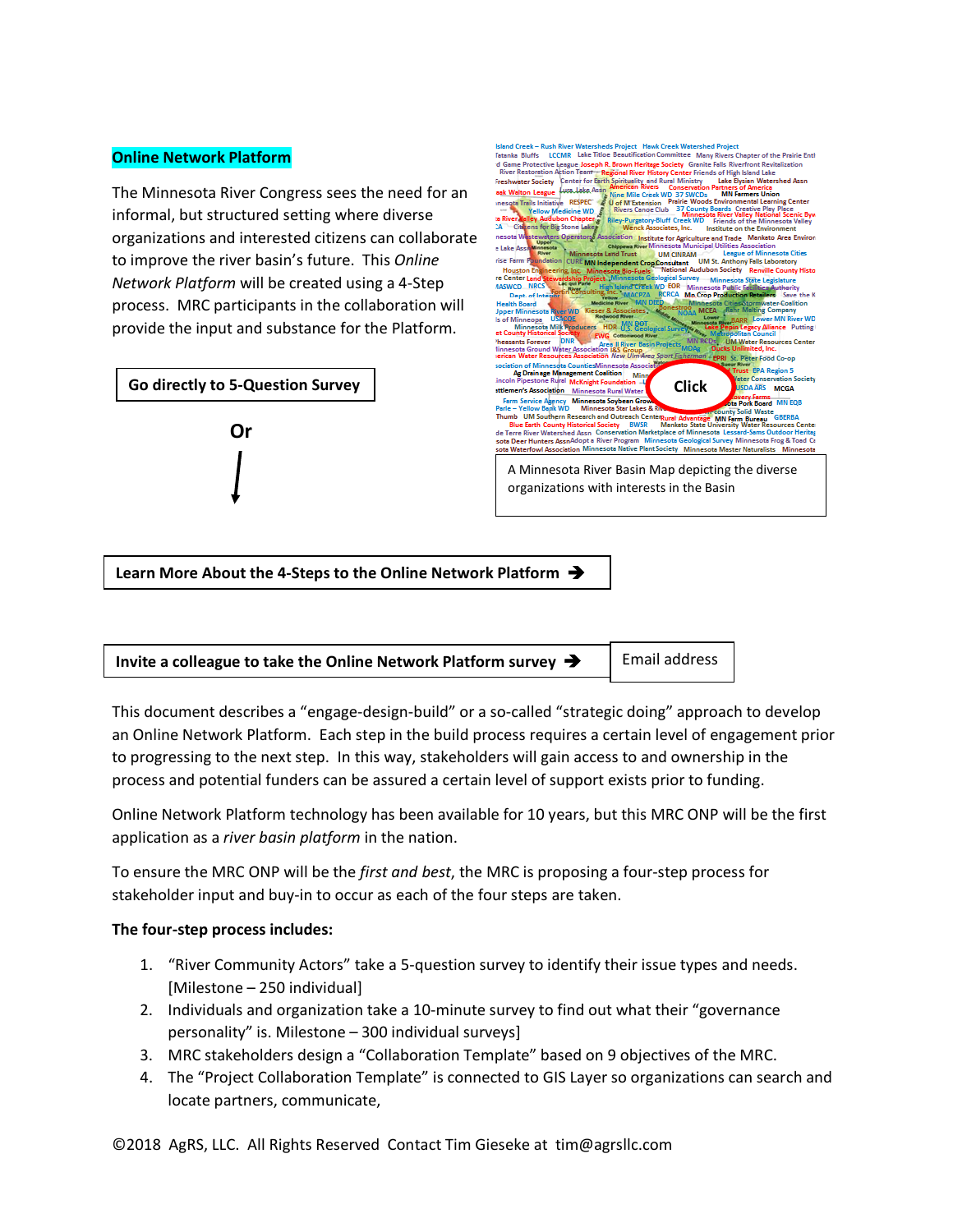# **Step 1. Who are the River Basin Community Actors?**

Each one of us participates in the MRC as one (or more) of the four community actor types. In Step 1, you will identify which actor type *most* represents your involvement in the MRC. It is from this perspective that you will answer the questions about the "type" of problems you work and what your organizational needs and wants are.

## **Survey # 1.**

- 1. Contact Info (*This is the start of populating the platform, and in time, each individual and organization will have their own MRC ONP profile that they may add to. For now, this is enough).*
	- a. Organization
	- b. Name\_\_\_\_\_\_\_\_\_\_\_\_\_\_\_\_\_\_\_\_\_\_
	- c. Position Type **c. Administration, Technical, Sales, Marketing,** Management, Training, Research, other)
	- d. Email\_\_\_\_\_\_\_\_\_\_\_\_\_\_\_\_\_\_\_\_\_\_
- 2. Community Actor Type (Choose One that most represents you working toward MRC Goals)
	- a. \_\_\_\_**Public Policy-Maker:** Elected officials, agency staff and appointed board members that develop and approve policies (*e.g. Legislators, County Commissioners, City Councilpersons, SWCD Boards and Township Board Members)*
	- b. \_\_\_\_**Private Policy-Maker**: Corporate board members that develop purchasing policies for commodities, food products, etc. Non-profit organizations that influence public and private policy. *(e.g. Non-Government Organizations, Sustainability Supply Chains, ecomarketers, community orgs, etc.)*
	- *c.* \_\_\_\_**Public Practitioner**: Individuals employed in the public sector that provide support, education, technical assistance, etc. to carry out public policies *(e.g. SWCD and watershed technicians and engineers, State and county regulators, Extension, etc.)*
	- d. \_\_\_\_**Private Practitioner**: Individuals in businesses, communities, utilities and organizations that have private or parochial interests and duties related to delivering outcomes and outputs *(e.g. business people, farmers, tradesmen/women, utility workers, foresters, public works, etc.)*

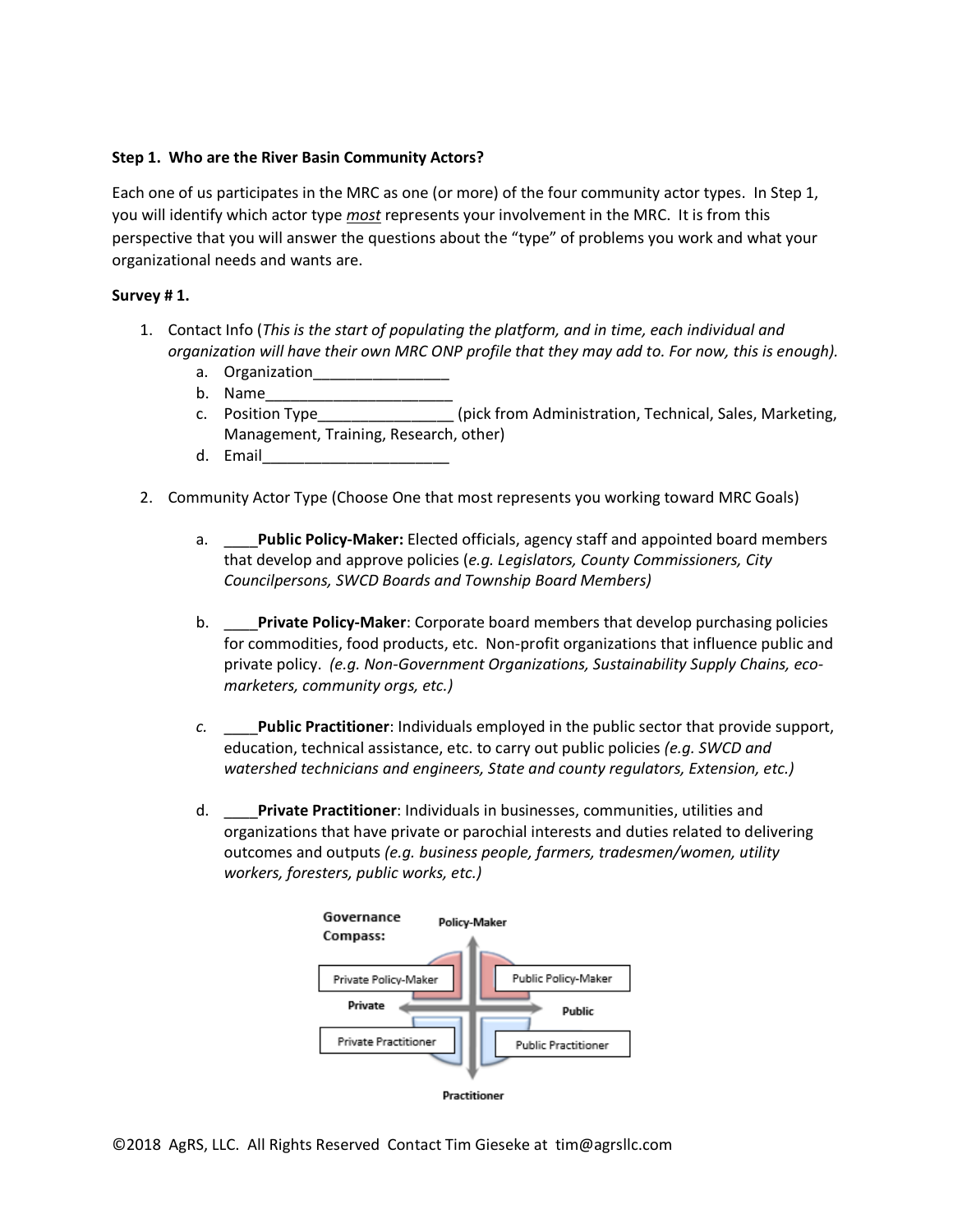- 3. The type of River Basin Issue that most represents what you are working on toward MRC goals. (Choose One)
	- *a.* \_\_\_\_**Technical Issues:** If there is consensus on Values and Knowledge (*e.g. nitrate leaching should be reduced, and side-dressing and wetlands will reduce it)*
	- *b.* \_\_\_\_ **Scientific Issues:** If there is consensus on Values, but disagreement on Knowledge *(e.g. Nitrates in water is bad, but no one knows how it gets there?)*
	- c. \_\_\_\_ **Political Issues**: If there is consensus on Knowledge, but disagreement on Values. *(e.g. Nitrates get into water from tile lines, but yield benefits outweigh the pollution costs)*
	- d. \_\_\_\_ **Social Issues**: If there is disagreement on Knowledge and Values (*e.g. the source of nitrates is unknown, and it is not necessary to reduce them.)*

| Values<br>Knowledge | Consensus  | Disagree  |
|---------------------|------------|-----------|
| Consensus           | Technical  | Political |
| Disagree            | Scientific | Social    |

- 4. What do you or your organization need from the MRC Collaboration? (Rank from 1-4 with 1 being most important, leave blank if not applicable)
	- a. \_\_\_\_To advance the mission of the organization
	- b. \_\_\_\_To leverage resources, find new opportunities, and generate revenue
	- c. \_\_\_\_To enhance the organization's public image and reputation
	- d. \_\_\_\_To improve services to clients
	- e.  $\frac{1}{2}$  Other  $\frac{1}{2}$  (can they write in?)
- 5. What can you or your organization offer to the MRC Collaboration? (Rank from 1-4 with 1 being most important, leave blank if not applicable)
	- a. \_\_\_\_Access to funding
	- b. \_\_\_\_Access to citizens, landowners, or organizations
	- c. \_\_\_\_Experience related to solving the 9 MRC Collaboration's objectives
	- d. \_\_\_\_Capacity building for other MRC Collaborators.
	- e.  $\qquad \qquad \_$  Other  $\_$  (can they write in?

# **What does the MRC Collaboration want to get out of Step #1?**

- 1. 250 completed surveys (required to go to Step #2)
- 2. Understand what "community actor" perspective MRC stakeholders come from
- 3. Understand the "Type of Issues" (technical, scientific, political, social) MRC stakeholders have
- 4. MRC, as a group, can learn what stakeholders need to be more successful
- 5. MRC, as a group, can learn what stakeholders can share for others to be more successful

©2018 AgRS, LLC. All Rights Reserved Contact Tim Gieseke at tim@agrsllc.com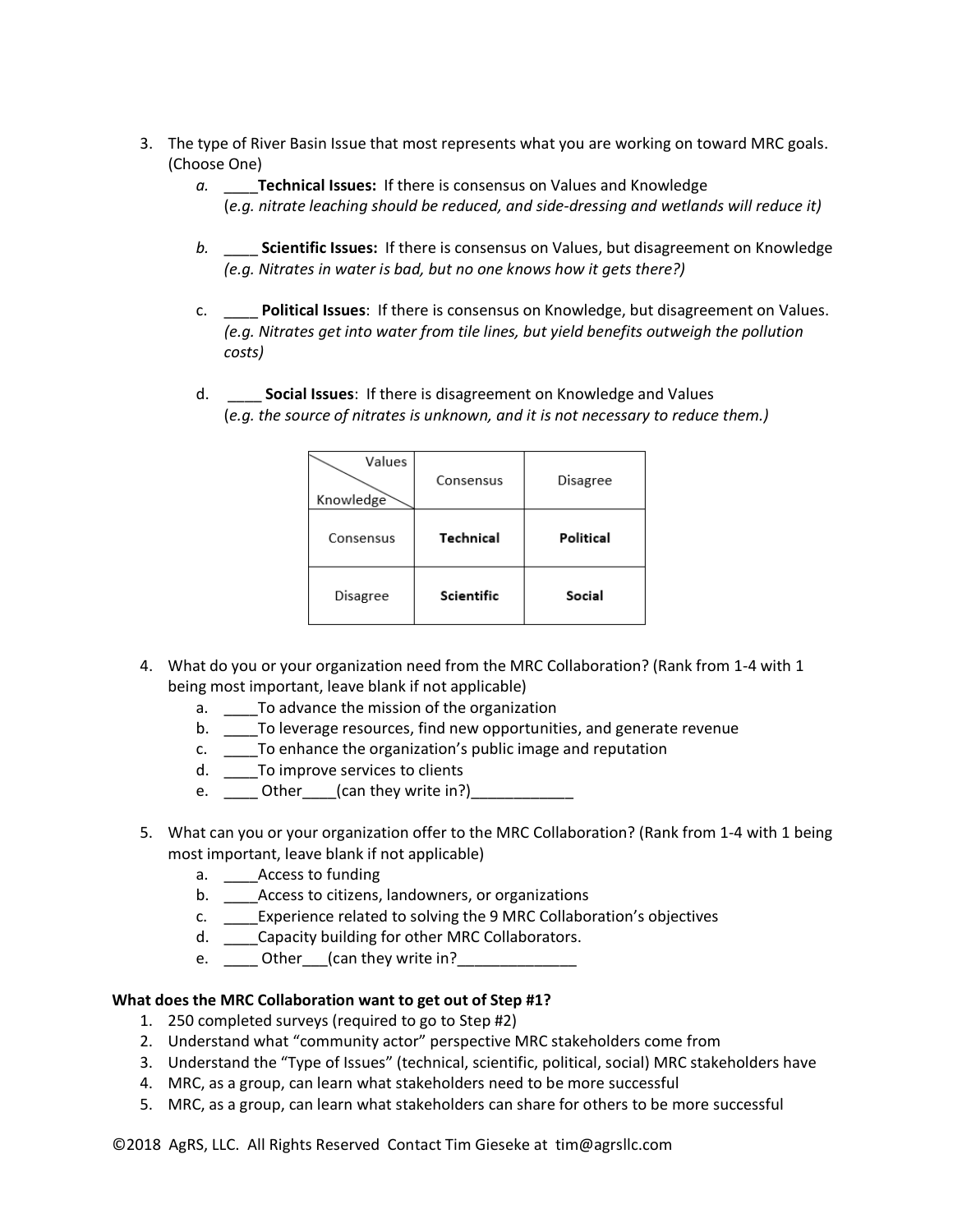6. Buy-in, support and funding to enable the MRC to proceed to Step #2

# **Step 2. What are the organizations' "Governance Styles" in the MRC Collaboration?**

In organizations such as corporations and government agencies, *governance* is a *structural component*. In collaborations, governance is a *process*. For organizations to be successful in their collaborations, they need to know their "style" of governance and the "style" of their collaborators. This helps them identify how their governance structure can enhance, not hinder, the governance process of the collaboration.

Interestingly, governance is also a cultural component of organizations, or somewhat of the organization's "personality". To reveal this "personality" a governance style preference survey is completed.

Each MRC stakeholder that completed Survey #1 is sent a link to complete Survey #2; a  $\sim$ 30-question multiple choice survey that identifies the "governance styles and footprints" of individuals and organizations.

Dashboard Graphics will describe the number of individuals in the organization that took the survey, the actor types in the organizations (pie graph), and the governance styles (bar graph), and the location of the governance footprint (triad graph):



# **What does the MRC Collaboration want to get out of Step #2?**

- 1. 300 completed surveys (required to go to Step #3)
- 2. Stakeholders learn about their and others governance "preference".
- 3. Stakeholders understand how organizational *structural governance* can help or hurt collaboration's *process governance*
- 4. Buy-in, support and funding to enable the MRC to proceed to Step #3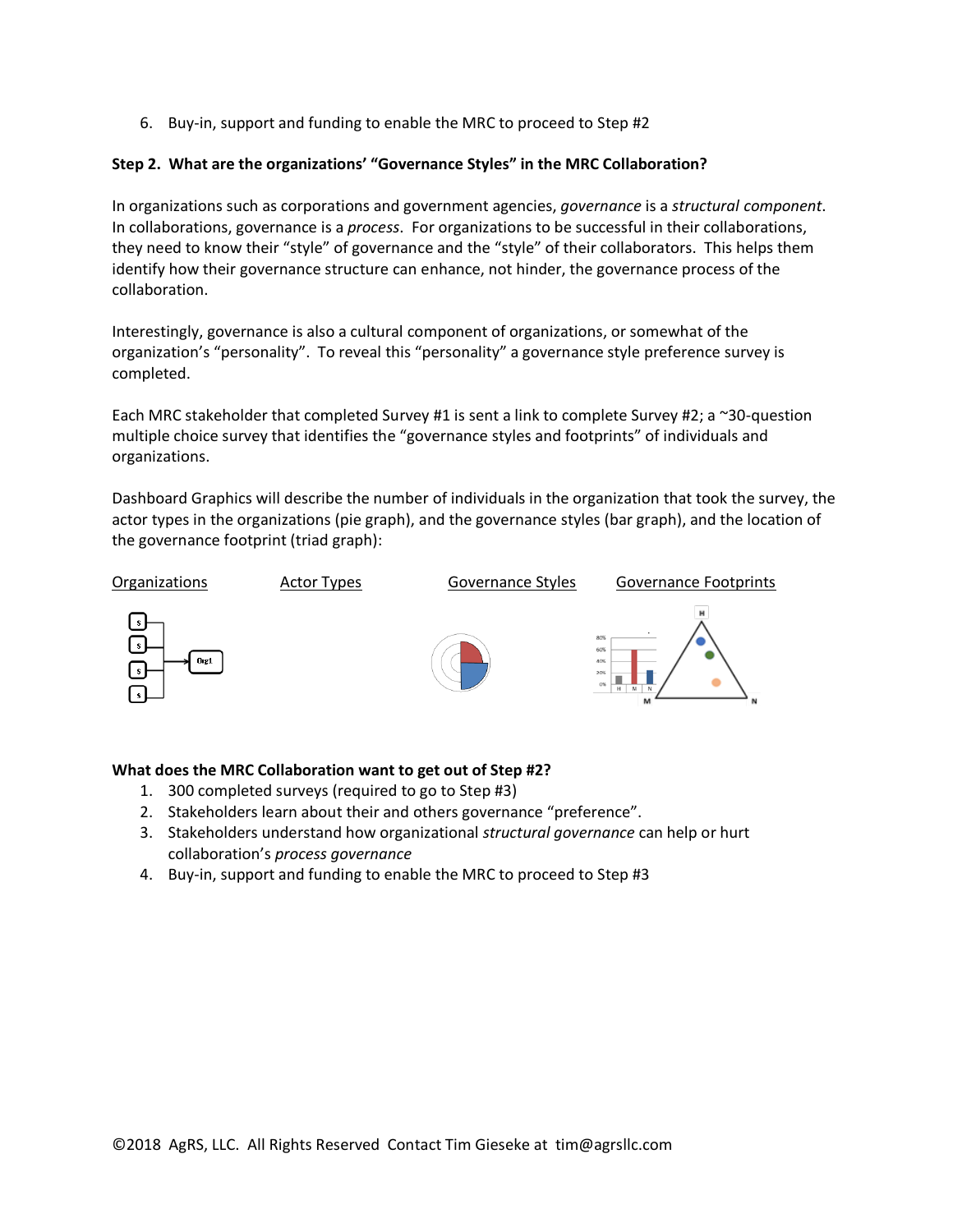## **Step 3: Designing the Project Collaboration Template**

The stakeholder and organization information provided in Survey #1 and #2 will be used by collaborators as they initiate, design, and implement their projects, programs, policies, etc.

The Project Collaboration Template will be very similar to other collaboration software with the addition of the ability to design the *governance process* (actors and styles) of the project.

For example, a project may include Resource Inventory, Priority Development, Outreach, Training and Education, Data Collection, Monitoring and Incentives programs components. Not shown below, but each could also have tasks and subtasks. Drop-down menus based on a project description and the stakeholder information in Steps #1 and #2 will allow collaborations to design the *governance process* that best meets their needs. This process becomes the collaborative governance framework.

Community actors and governance style, along with lead organizations and lead staff can be assigned different components of the project. While this may sound confusing, in reality, all of this happens with every project, but it is seldom transparent or consciously developed. Now it can be. Collaborators can openly rationalize and justify certain governance styles for specific project components. In time, collaborators will become proficient in identifying which type of actors and which type of styles are most effective in achieving goals.

Stakeholders that completed Steps #1 and #2 will be knowledgeable on the basics of collaborative governance processes to the level they can complete templates with a basic understanding of how the collaboration will function, and know the governance processes of the collaboration.

|                            |        | <b>Community Actors</b> |        |               | Governance Style |   |       |   |             |                     |             |
|----------------------------|--------|-------------------------|--------|---------------|------------------|---|-------|---|-------------|---------------------|-------------|
|                            |        | Policy-Makers           |        | Practitioners |                  |   |       |   |             | Lead                | Lead        |
|                            | Public | Private                 | Public | Private       | Ιн               | M | $N-1$ |   | $N-a$ $N-p$ | Organization(s)     | Staff       |
| Resource Inventory         |        |                         | x      | x             |                  | x |       |   |             | SWCD                | B. Wildson  |
| Priorities                 | X      | X                       | X      | X             |                  |   | x     |   |             | <b>State Agency</b> | S. Phillips |
| <b>Outreach Programs</b>   | x      | x                       |        |               | IΧ               |   |       | x |             | University          | F. Langly   |
| Training and Education     |        |                         | X      |               |                  |   | Χ     |   |             | <b>State Agency</b> | R. Slater   |
| Data Collection            |        |                         | x      | x             |                  | x |       |   |             | Consultant, Inc.    | O. Ostrom   |
| <b>Resource Monitoring</b> | X      |                         |        |               |                  |   | Χ     |   |             | Co. Env. Services   | T. Anders   |
| <b>Incentive Programs</b>  | X      | Χ                       | X      |               |                  | X |       |   |             | Corp. Inc.          | D. Carmich  |

### **What does the MRC Collaboration want to get out of Step #3?**

- 1. 10 completed templates (required to go to Step #4)
- 2. Stakeholders design the template that meets their project needs.
- 3. Stakeholders understand how *governance is a key aspect of a project components, tasks, and subtasks.*
- 4. Buy-in, support and funding to enable the MRC to proceed to Step #4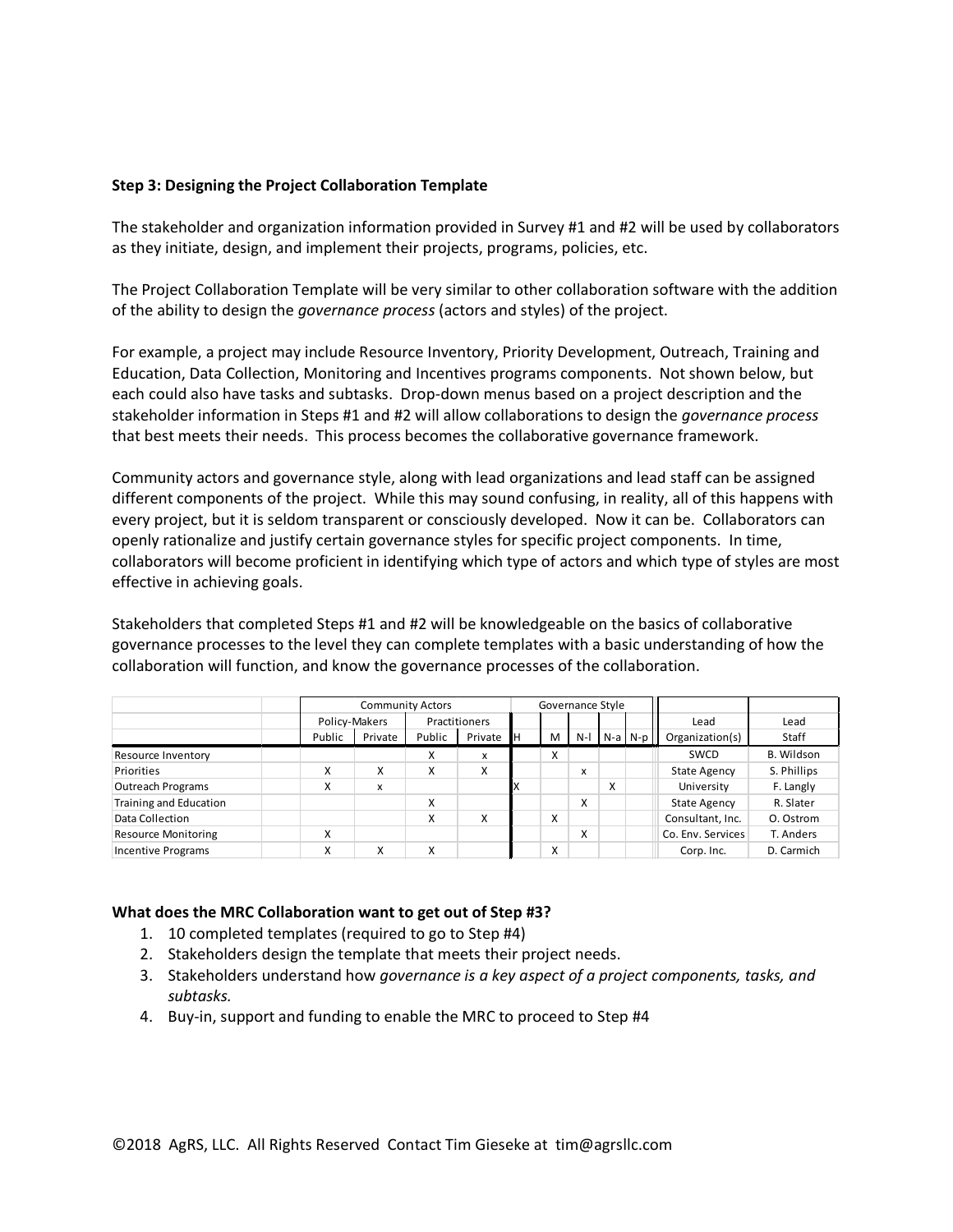# **Step 4. Connect Collaboration Project to GIS Layer**

The full value of an **Online Network Platform** is realized by connecting the River Community Actors information of Step #1, the knowledge from Step #2, and the Project Template from Step #3. Using readily available GIS technology, the MRC ONP can enable organizations to connect with each other based on criteria such as 1) interest in geography, 2) common resource or economic objectives, 3) expertise needed or available, and/or 4) other values of interest such as eco-markets.

How does this work? Imagine the river basin map depicting the hundreds of organizations as the motherlode of human, financial and social resources to be tapped into, rather than the entangled mess of organizations it seems to be. The MRC ONP is able to sort and query the thousands of individuals and hundreds of organizations that are enrolled on the platform.

For example, a properly designed and populated MRC ONP, the following exercise could become common place.

- 1. "Project Location" is identified on map by any MRC Community Actor (red polygon) with access to a computer.
- 2. The "Project Initiator" identifies a "Project Category" based on MRC objective categories.
- 3. The MRC ONP generates a list of organizations based on criteria and location (displayed on screen).
- 4. "Project Initiator" checks the boxes of those organizations and individuals they would like to invite into the "Project Group".
- 5. "Project Collaboration" template is used to define components and tasks.
- 6. "Project Group" member can begin populating template based on their level of access.
- 7. "Project Outputs" can be generated based on GIS capabilities, such as index-



based accounting for ecosystem services markets, erosion reductions, or public and privatefunded conservation projects.